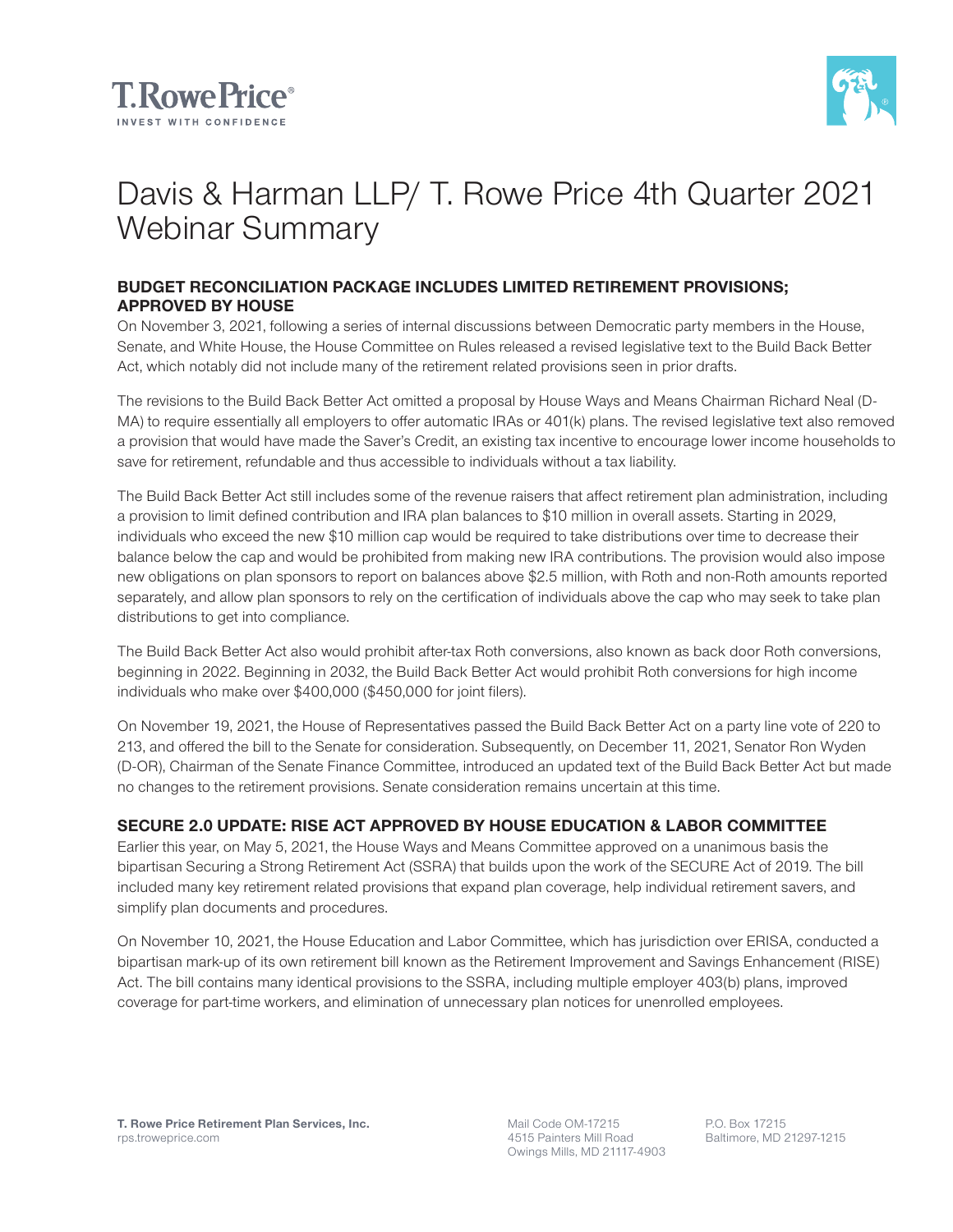The RISE Act does, however, make changes to the SSRA provisions related to missing participants. The SSRA would direct plans to transfer balances of unresponsive terminated participants of under \$1,000 to the Pension Benefit Guaranty Corporation (PBGC), establish a lost and found registry for missing participants to reunite with lost accounts, and increase the plan cash-out level to \$6,000. The RISE Act modification does not include the PBGC forced transfer of small balances, but retains the language related to the lost and found registry (though housed at the Department of Labor (DOL)) and increases the cash-out level to \$7,000.

The RISE Act also offers a few new proposals that are not in the SSRA including a provision directing the DOL to review the fiduciary standards for purchasing pension risk transfer annuities, and a provision that would modify the requirements of a trustee for pooled employer plans. Unlike the SSRA, the RISE Act does not include any provisions related to electronic delivery of plan documents.

It is likely that electronic disclosure and a handful of other issues will continue to be addressed as Congress works on bipartisan retirement legislation in 2022.

## **IRS RELEASES 2022 RETIREMENT PLAN CONTRIBUTION LIMITS**

On November 4, 2021, the Internal Revenue Service (IRS) announced an annual adjustment to the contribution and benefit limitations for qualified plans in 2022. This statutory procedure occurs annually and allows for the IRS to adjust these limitations for cost of living increases. The overall limitation for defined contribution plans under Internal Revenue Code (Code) section 415(c) (1)(A) is increased from \$58,000 to \$61,000. The elective deferral contribution limit for employees participating in a 401(k), 403(b), or 457(b) plan is increased from \$19,500 to \$20,500. The annual compensation limitation under Code section 401(a)(17), which is used in the calculation of benefit formulas, is increased from \$290,000 to \$305,000. The IRS left the annual catch-up contribution amount and IRA limitation unchanged for 2022.

### **DOL ESG AND PROXY VOTING RULES**

On October 14, 2021, the DOL published a proposed rule amending its "Investment Duties" regulation to address prudence and loyalty in selecting plan investments and exercising shareholder rights. The proposed rule is a product of the Biden Administration's review of two rulemakings finalized in 2020 by the Trump Administration that are commonly referred to as the ESG Rule and Proxy Voting Rule. Shortly after President Biden took office, he issued a series of executive orders directing agencies to review all existing regulations adopted under the Trump Administration that were inconsistent with the Biden Administration's policies related to health and the environment.

The proposed rule would restructure the rules issued by the Trump Administration to clarify that environmental, social, and governance (ESG) factors may be appropriately considered when a fiduciary determines that they will impact the risk and return of the investment. The proposal does not require plans to consider ESG factors, but lists ESG factors as a potential consideration when making plan decisions.

The proposal also modifies the Trump Administration rule's tie-breaker test, which would have required special documentation to explain an investment decision between two "economically indistinguishable options," by eliminating the special documentation requirement to explain the use of ESG as a tie-breaker and by reframing the two investments as "equally serving the financial interests of the plan." The proposed rule would require a new disclosure of the collateral-benefit characteristic of a designated investment alternative (DIA) if it was selected using collateral factors such as ESG. This new requirement is only intended for DIAs that were specifically selected for a collateral benefit characteristic such as ESG or religious requirements.

The comment period on the proposal closed December 13, and the DOL received hundreds of comments, including from Congressional Republicans who opposed the changes proposed. A final rule is expected in 2022.

## **TREASURY AND IRS 2022 OUTLOOK**

The Treasury Department and IRS continue to work on the implementation of the SECURE Act of 2019 related to post-death required minimum distribution changes, and long-term part-time workers who may invest in employer sponsored retirement plans.

Under the SECURE Act most beneficiaries must receive distributions from an inherited 401(k) or IRA within 10 years of the death of the participant or IRA owner. There are still many questions on how the rules will be implemented and the eligibility for exceptions to the rule. The SECURE Act also requires employers to offer part-time workers participation in a retirement plan once the employee works at least 500 hours in three consecutive years. The IRS issued some guidance through Notice 2020-68, but questions remain about how the provision will interact with other participation rules.

Another closely watched item on the IRS agenda includes a plan to formalize guidance on the use of student loan matching programs in employer sponsored retirement plans, although it is unclear if IRS will move forward on this item while legislation on the topic is pending in Congress.